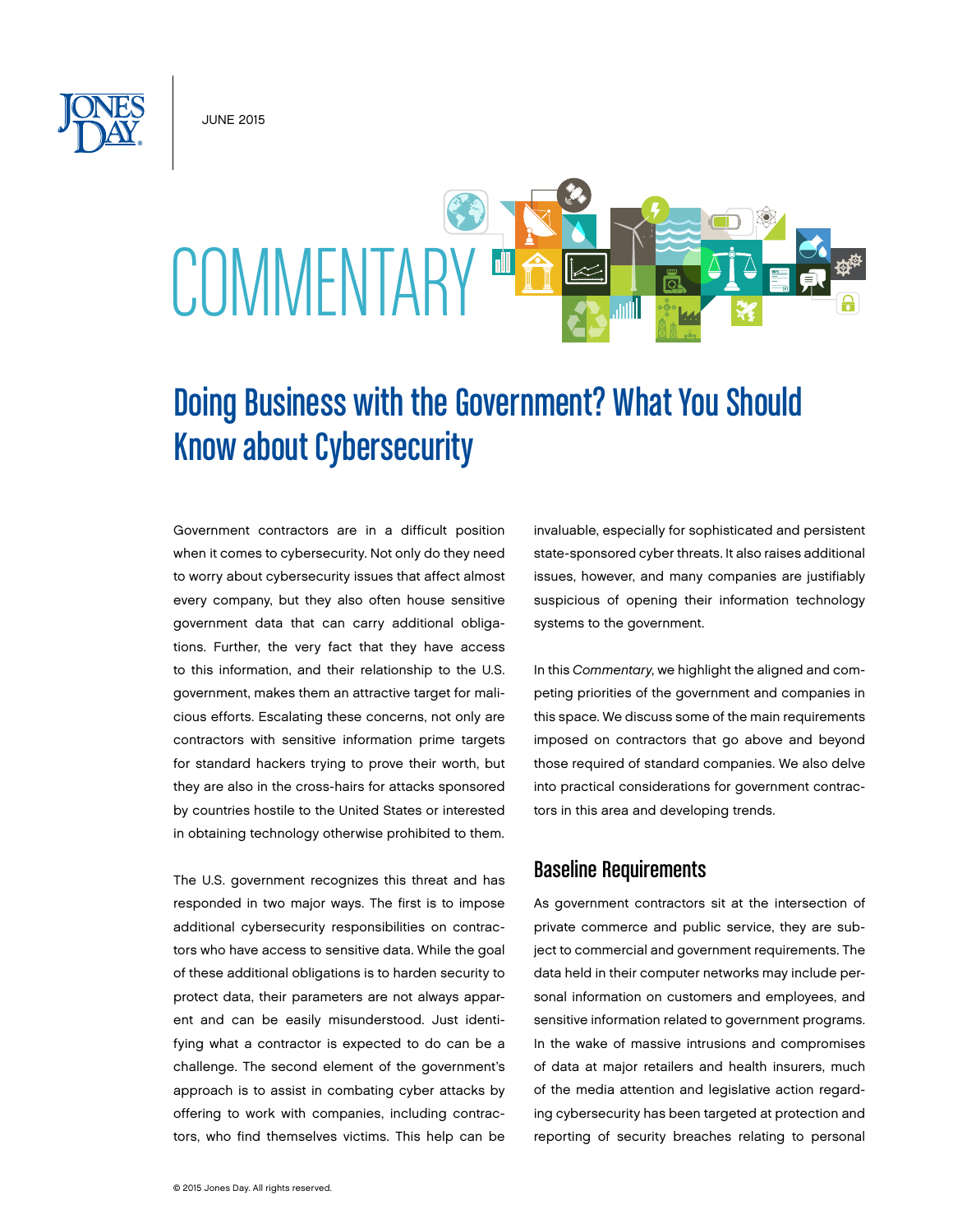information.<sup>1</sup> The government, however, also imposes requirements above and beyond these obligations. The type and level of restrictions a company must implement due to sensitive government information depend in large part on the nature of the information.

Classified Information. The most obvious and longest standing set of obligations relates to classified information. Contractors must obtain a security clearance from the U.S. government before they can access classified materials or information. This clearance includes one for the contractor (facility clearance) and clearances for any employee accessing classified materials (personnel clearances). This involves compliance with an extensive set of requirements outlined in the National Industrial Security Program Operating Manual ("NISPOM"). Compliance with the NISPOM can be demanding and can require extensive changes to the IT system of a company (among other obligations) to ensure that no individuals without a clearance have access to classified materials. Contractors must meet certain "baseline standards" established by the Defense Security Service Office of Designated Approving Authority ("DSS ODAA") relating to information systems used to process classified information. Once these standards are met, a contractor may certify and submit the system to DSS ODAA for approval and accreditation. Information systems must be accredited prior to processing classified information.

Controlled Information. One of the most widely misunderstood requirements of securing government information is the fact that entities must still take steps to protect government data even if that data is not classified. These obligations originate from several sources, from agency-specific requirements, to export controls, to newer requirements imposed on "unclassified controlled technical information" ("UCTI").2 Information security requirements can be found in Federal Acquisition Regulation ("FAR") clauses requiring confidentiality. They can also be found in agency-specific contract clauses that differ from the standard FAR requirements. In addition, even if a contract does not include any provisions requiring the safeguarding of information, if technical data or other information is controlled under the International Traffic in Arms Regulations ("ITAR"), Export Administration Regulations ("EAR"), or similar regimes, then a contractor must ensure that the material is not accessed by prohibited

individuals or entities. In the case of ITAR-controlled information, this could include any foreign national, *even if the transfer takes place in the United States*. EAR and other regulatory schemes can be similarly restrictive.

From a cybersecurity perspective, protection of UCTI remains a patchwork of agency-specific cybersecurity requirements and reporting procedures. For example, the General Service Administration ("GSA") has one of the more comprehensive contract clauses addressing cybersecurity. GSA Acquisition Regulation 552.239-71 is an agency-unique requirement that applies to unclassified IT resources and requires government contractors to submit an IT security plan that complies with the Federal Information Security Management Act and other federal requirements. It also requires specific warnings alerting users accessing GSA information and a "continuous monitoring plan."

In a similar vein, the Department of Defense ("DOD") requires its contractors to take certain measures to protect "UCTI" pursuant to Defense Federal Acquisition Regulation Supplement ("DFARS") Subpart 204.73. Contract clause 252.204-7012, "Safeguarding of Unclassified Controlled Technical Information," details requirements to be included in every DOD contract and subcontract involving UCTI. These regulations outline the minimum required National Institute for Standards and Technology ("NIST") security controls that a contractor must implement in its information technology system. The system must employ, at a minimum, NIST security controls listed in Special Publication 800-53 relating to: (i) access control, (ii) awareness and training, (iii) audit and accountability, (iv) configuration management, (v) contingency planning, (vi) identification and authentication, (vii) incident response, (viii) maintenance, (ix) media protection, (x) physical and environmental protection, (xi) program management, (xii) risk assessment, (xiii) systems and communication protection, and (xiv) system and information integrity. The DFARS provision also requires that contractors mark UCTI with specified distribution statements. The intelligence community has begun to incorporate similar safeguard requirements as well.

At present, the government is attempting to standardize the approach to UCTI. In May 2015, the National Archives and Records Administration's ("NARA") Information Security Oversight Office ("ISOO") issued a proposed rule to "establish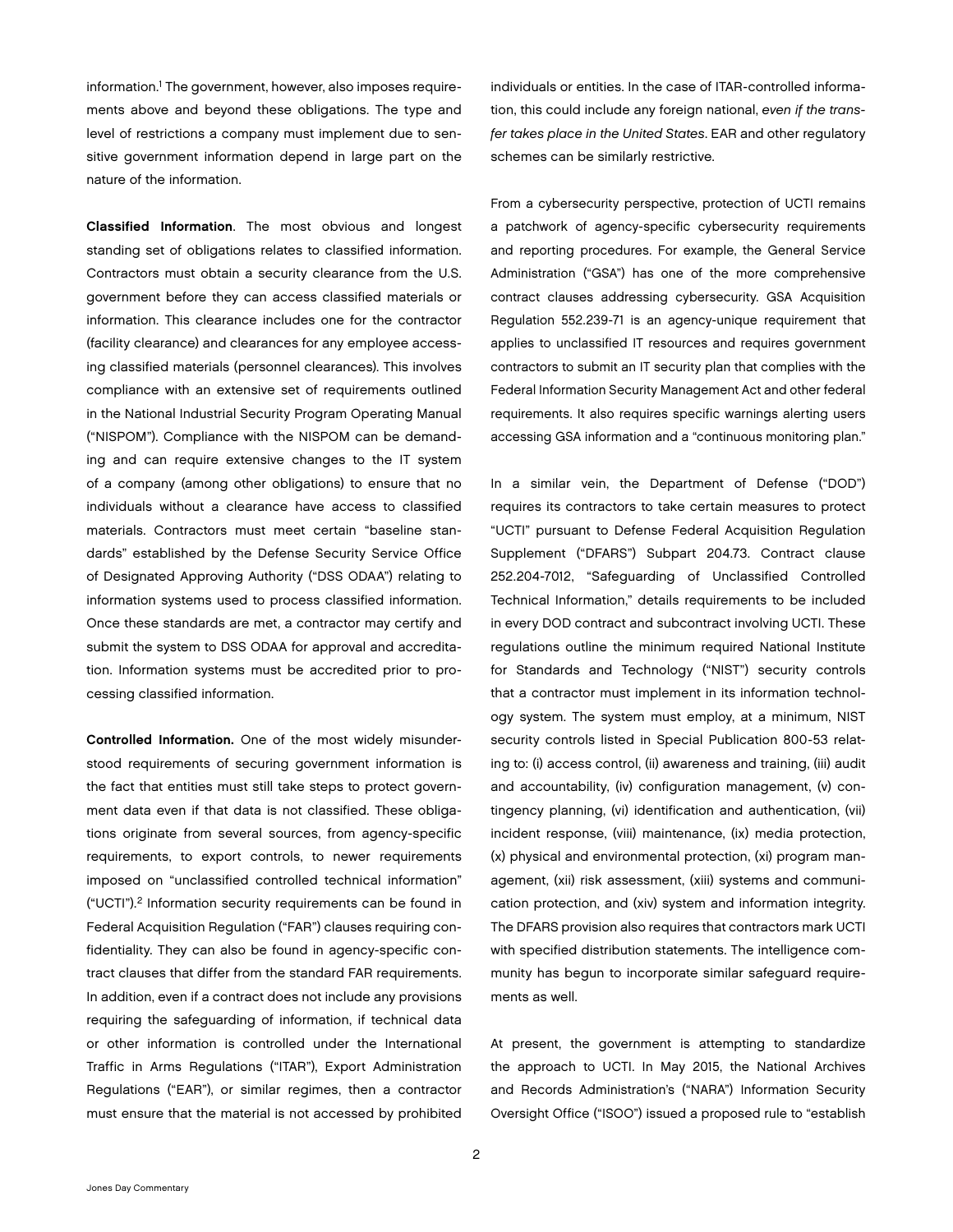policy for agencies on designating, safeguarding, disseminating, marking, decontrolling, and disposing of" UCTI.<sup>3</sup> ISOO explained that this rule is the first of a three-step process to streamline procedures into a uniform set of requirements. The next step is for ISOO to work with NIST to "develop a special publication on applying the information systems security requirements in the contractor environment."4 Working in tandem with NARA, NIST is developing Special Publication 800-171, "Protecting Unclassified Information in Nonfederal Information Systems and Organizations." This publication will focus on many of the same things as the DFARS 7012 clause, but they are not identical. The third and final step referenced by NARA is for ISOO to develop a single FAR clause "that will apply the requirements of the proposed rule" to contractors.<sup>5</sup> Because the requirements of the GSA, DOD, and NARA clauses are all different, until the government clearly establishes a uniform standard, contractors will need to monitor the requirements of their actual agreements to determine their obligations.

## Mandatory Reporting of Cyber Incidents and Data Breaches

Most states and certain federal agencies have implemented mandatory reporting of cyber incidents and data breaches.6 At the state level, these laws require notification of breaches involving defined personal information. In many cases, the state legislation has a safe harbor that eliminates reporting requirements or reduces potential penalties if certain best practices have been followed—for example, encrypting the data. As with the cybersecurity protective measures described above, government contractors must meet the commercial reporting requirements required of all businesses as well as those imposed by the government agencies with which they contract.

The DOD requires immediate reporting and provides no safe harbor. Under the DFARS clause, defense contractors have 72 hours to report cyber incidents involving any unauthorized access to, or any possible exfiltration, manipulation, or other loss or compromise of, UCTI on or transiting unclassified information systems. Prime contractors must also report incidents involving their subcontractors' information systems. In addition, the contractor must conduct a further review of the breach and maintain images of the known affected

systems for at least 90 days to allow DoD time to request the information. Similar to above, contractors in the intelligence community are also finding themselves subject to immediate reporting requirements.

Congress is also considering legislation relating to companies' ability to share information relating to cybersecurity threats and attacks. Two of the more prominent bills, the Protecting Cyber Networks Act (HR-1560) and the National Cybersecurity Protection Advancement Act of 2015 (H.R. 1731), focus on authorizing companies to share among each other and with the U.S. government. These bills seek to provide some protection to these companies in the form of shielding them from liability that could arise from such sharing. The stated goals of these bills are to encourage the collection and analysis of cyber threats information so that the private and public sector can benefit from a larger pool of knowledge and a unified approach.

#### Government Response and Resources

The U.S. government has identified cybersecurity as a major issue affecting national interests. Speaking about cybersecurity in his 2015 State of the Union address, President Obama emphasized that "we cannot look back years from now and wonder why we did nothing in the face of real threats to our security and our economy."7 The U.S. government has acknowledged that U.S. entities need help in fending off these attacks. As John Carlin, Assistant Attorney General for National Security, noted, "it's not fair to let the private sector" face threats from nation-states "alone."

The government has indicated that it is willing to use a wide variety of its tools in combating this threat. These take two main forms. The first is the arsenal of offensive means the government possesses to pursue offenders. This includes individual prosecutions. It also includes the power to levy sanctions, block transactions, and freeze assets to counter individuals and efforts by nations. To this effect, the government recently created the Cyber-related Sanctions program.<sup>8</sup> This program authorizes the government to impose sanctions on individuals and entities involved in the disruption of critical infrastructure sector networks or misappropriation of funds, economic resources, trade secrets, personal identifiers, or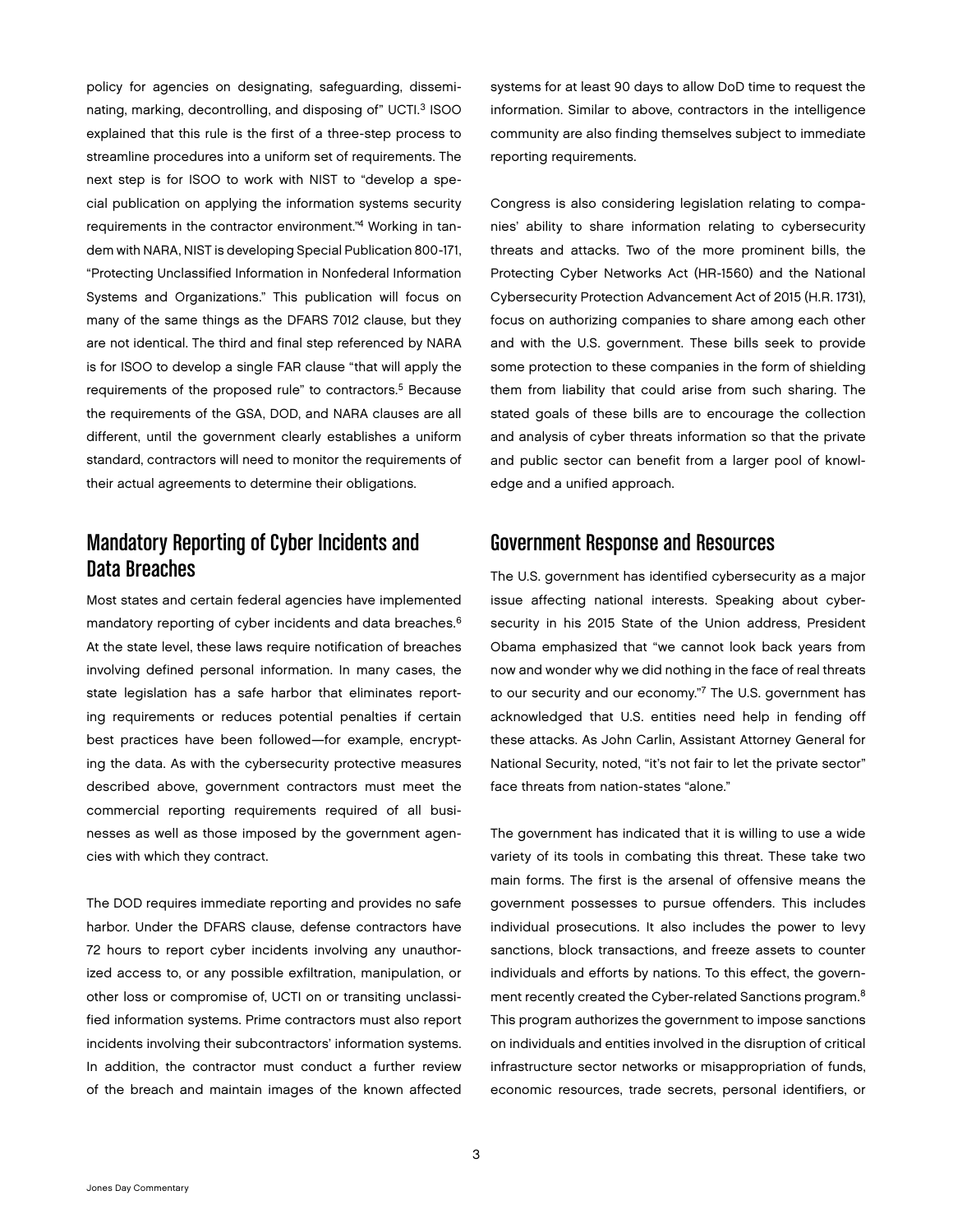financial information "for commercial or competitive advantage or private financial gain."9

The Pentagon has also recognized the importance of mobilizing against cybersecurity threats. In late April 2015, DOD Secretary Ash Carter announced the DOD's new cyber strategy. This strategy focuses on defending DOD networks, systems, and information; defending against "significant" cyber attacks; and providing cyber capabilities to military operations. One important aspect of this strategy is the acknowledgment that offensive cyber will be considered an option to increase deterrence of future cyber attacks against American interests. Using these resources can go a long way toward providing a defense for government assets and those of the companies that work with the government.

The government also performs the important task of collecting and consolidating information regarding cyber attacks, private and state-sponsored. This information is useful in establishing countermeasures to help defend against attacks. The government has recognized, however, that it needs to encourage the sharing of this information within the government and between industry and government. As a result, recent government efforts have centered around the formation of various bodies designed to improve the sharing of cyber threat information and intelligence. On February 13, 2015, Executive Order 13691 noted that "sharing information related to cybersecurity risks and incidents play[s] an invaluable role in the collective cybersecurity of the United States."10 The Order requires the Department of Homeland Security to encourage the formation of Information Sharing and Analysis Organizations ("ISAOs") as a voluntary information-sharing framework for public and private sector collaboration. In a February 25, 2015, memorandum to various agency heads, the President ordered the establishment of the Cyber Threat Intelligence Integration Center ("CTIIC") under the Director of National Intelligence. The CTIIC will be an interagency organization dedicated to developing intelligence on foreign cyber threats and disseminating the information to U.S. government and private sector entities. It is tasked with ensuring that intelligence regarding malicious cyber activity and threat reports are downgraded to the lowest classification possible for distribution within government and to private entities.

## Practical Considerations

As one of the most active areas of policy development, government contractors will need to maintain nimble cybersecurity policies and procedures. To better prepare for cyber threats—and the government regulations aimed at protecting its sensitive data—contractors need to understand the obligations that each of the customer agencies imposes on the government contractor.

Until the goal of harmonized government-wide regulations is realized, this will likely mean a patchwork of requirements with potentially significant differences in implementation details. The absence of a unified government response could force contractors to be overinclusive in adopting compliance measures, potentially resulting in an inefficient allocation of resources. Contractors to the defense and the intelligence communities have already had to implement policies to meet the recent contractual requirements. Because of the administration's continued focus on cybersecurity, we expect the pace of implementation of requirements in other agencies to increase. As a result, prudent government contractors, even those doing business with agencies without specific cybersecurity requirements, should begin to adopt NIST security controls.

Any cybersecurity program will have costs associated with these requirements. Modifying IT systems to comply with NIST standards will certainly increase the amount of resources that companies need to devote to compliance. In addition, while contractors will benefit from effective threat intelligence sharing, the formation of government information-sharing organizations may be a double-edged sword. An example of this is the Presidential Memorandum directing member agencies of the CTIIC to provide it with all intelligence related to foreign cyber threats or incidents. To carry out this order, those agencies will likely increase oversight of cybersecurity of its contractors and mandate reporting through their acquisition regulations, like those established by the DFARS 7012 clause. Further, the requirements that accompany breach reporting and data retention also carry underlying costs. Depending on the size of the breach, mandates to retain relevant data could require contractors to purchase or lease new storage capacity to properly maintain images of breached systems while preserving the ability to conduct day-to-day business.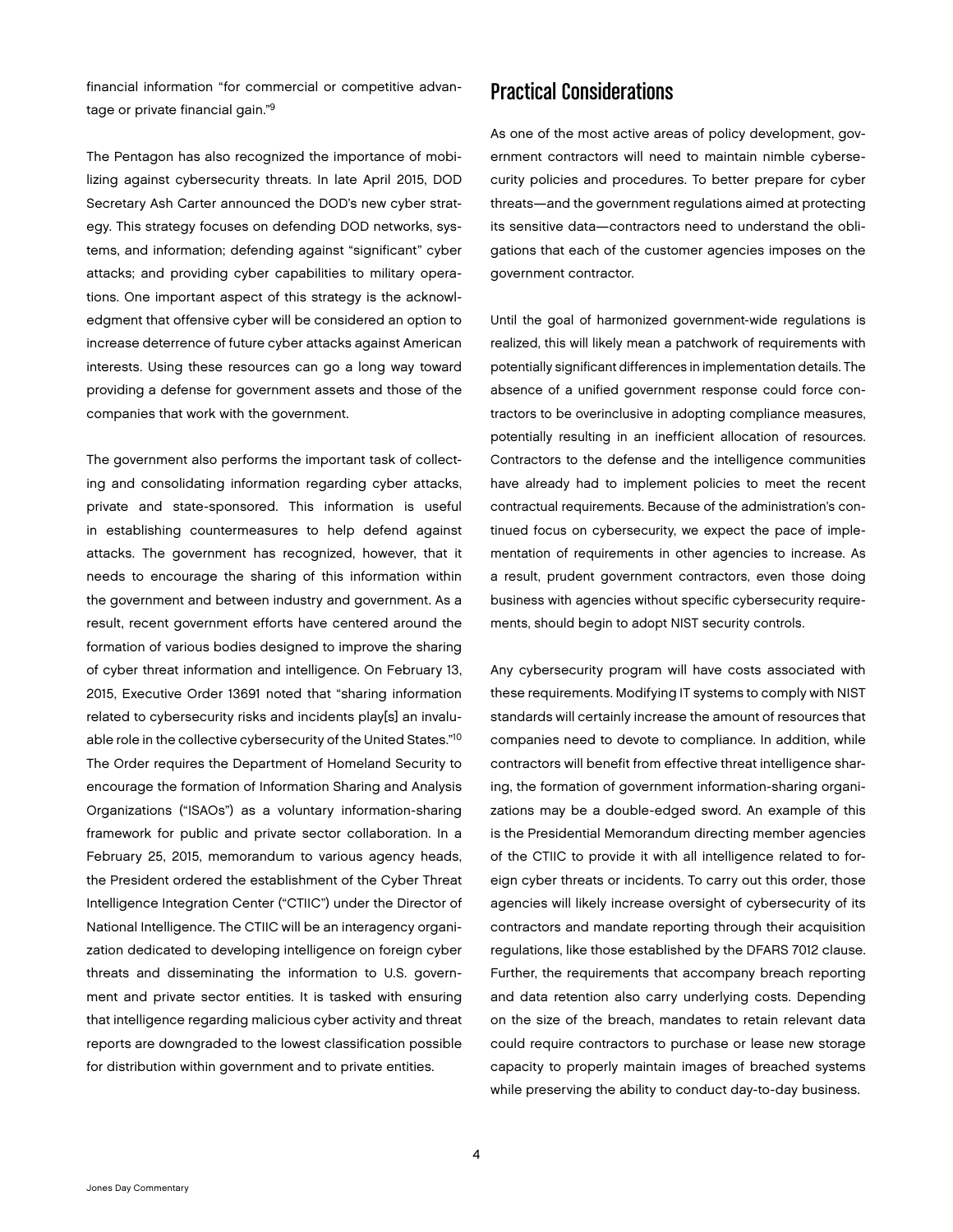Although every contractor must have protections in place to prevent industrial espionage of trade secrets and other intellectual property that contributes to the business's assets, some contractors—especially small business subcontractors—may not have the ability to defend against state-sponsored cyber espionage. The government should weigh the costs of these measures against the ability of contractors to comply with them. While security is important, increasing requirements may become untenable, especially for smaller subcontractors, and the government should avoid ultimately reducing the industrial base available for government purposes.

Contractors must also carefully weigh their options in seeking to partner with the government concerning breaches. While assistance in combating an attack will likely prove useful (if not essential), companies must consider whether they are creating exposure by opening the door to enforcement agencies. The government has indicated (informally and in the rule-making process) that it will limit use of information gathered during defense of cyber attacks. Recently, the Department of Justice has emphasized that it is not interested in prosecuting victims of hacking as incompetent protectors of data but, rather, on preventing breaches from occurring. In addition, pending legislation contains protections for companies for liability that may arise from the act of sharing information relating to a cyber threat. This is a developing area, however, and there are no guarantees that the government will not pursue leads it discovers through breach reports or activities it undertakes with companies that have been subject to a cyber attack.<sup>11</sup> In addition, the interests of companies will not always align with the government. For example, while most companies will simply want the attack to stop, the government may be more interested in tracking down the perpetrators. For many companies, reporting will not be an option due to mandatory provisions and for some companies, the benefits may outweigh any risks. Despite this, companies should carefully consider how far beyond mandatory reporting they wish to go.

#### Conclusion

As entities that work with the government in some of the most critical and sensitive areas, it is not surprising that government contractors have an additional set of concerns relating to information and data security. The need to track an additional set of compliance requirements, not to mention devote resources to them, will likely cause headaches at companies. The future almost certainly holds increased requirements in this area. Contractors that take a proactive approach to these requirements, however, will be able to develop efficient measures to ensure compliance. Further, if done correctly, they will likely be able to use these security measures to differentiate themselves from other contractors and develop a competitive advantage.